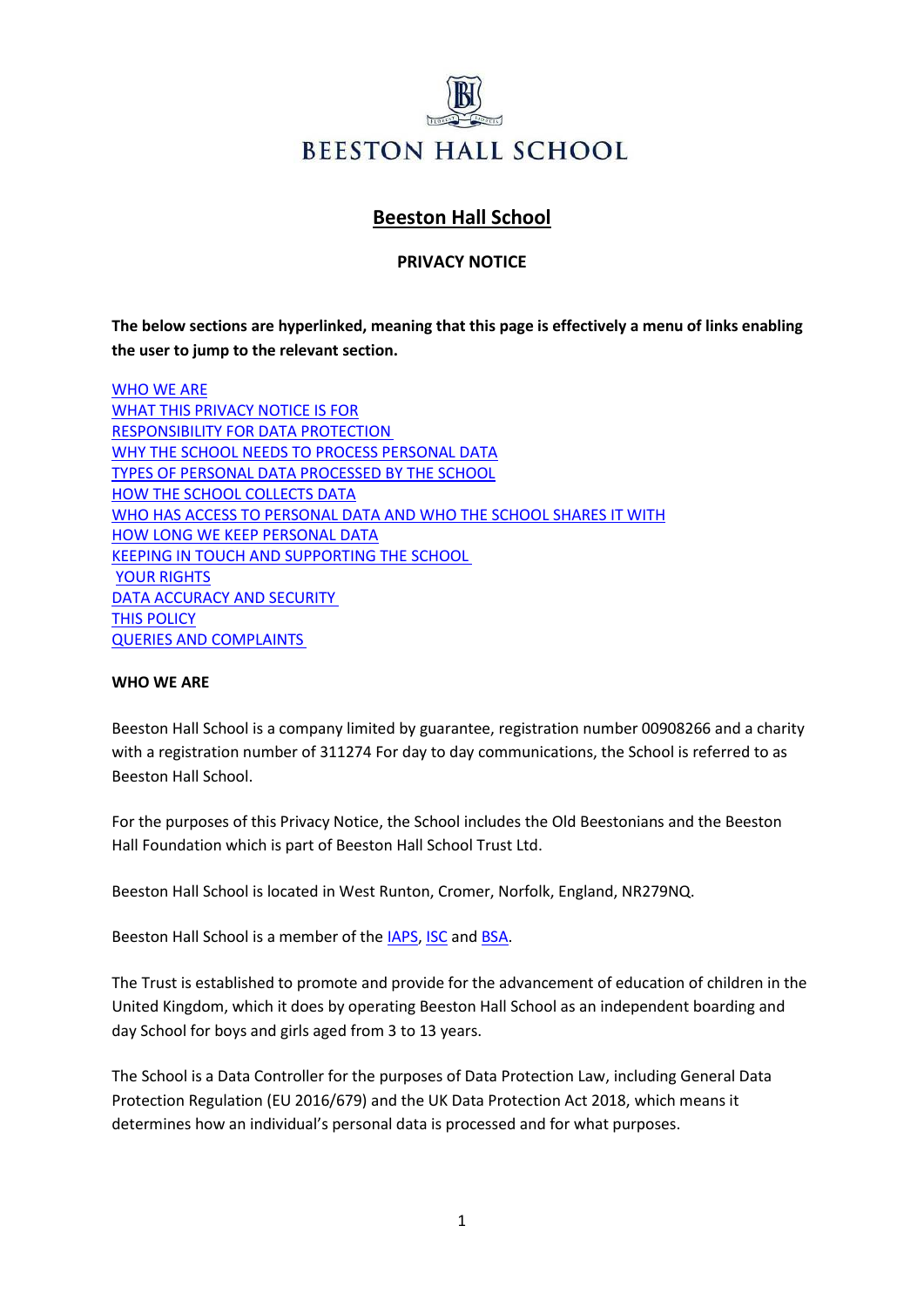#### **WHAT THIS PRIVACY NOTICE IS FOR**

This policy is intended to provide information about how the school will use (or "process") personal data about individuals including: its staff; its current, past and prospective pupils; and their parents, carers or guardians (referred to in this policy as "parents").

This information is provided because Data Protection Law gives individuals rights to understand how their data is used. Staff, parents and pupils are all encouraged to read this Privacy Notice and understand the school's obligations to its entire community.

This **Privacy Notice** applies alongside any other information the school may provide about a particular use of personal data, for example when collecting data via an online or paper form.

This **Privacy Notice also** applies in addition to the school's other relevant terms and conditions and policies, including:

- any contract between the school and its staff or the parents of pupils;
- the school's policy on taking, storing and using images of children;
- the school's CCTV policy;
- the school's retention of records policy;
- the school's safeguarding, pastoral, or health and safety policies, including as to how concerns or incidents are recorded; and
- the school's IT policies, including its Acceptable Use policy, eSafety policy and Bring Your Own Device policy.

Anyone who works for, or acts on behalf of, the school (including staff, volunteers, governors and service providers) should also be aware of and comply with this Privacy Notice and the school's data protection policy for staff, which also provides further information about how personal data about those individuals will be used.

#### <span id="page-1-0"></span>**RESPONSIBILITY FOR DATA PROTECTION**

• The School has appointed Sandra Lubbock who will deal with all your requests and enquiries concerning the school's uses of your personal data (see section on Your Rights below) and endeavour to ensure that all personal data is processed in compliance with this policy and Data Protection Law.

Sandra Lubbock can be contacted via the school office on 01263 837324 or via email at [sl@beestonahll.co.uk,](mailto:sl@beestonahll.co.uk) or by post to Beeston Hall School, West Runton, Cromer, NR279NQ.

## <span id="page-1-1"></span>**WHY THE SCHOOL NEEDS TO PROCESS PERSONAL DATA**

In order to carry out its ordinary duties to staff, pupils and parents, the school needs to process a wide range of personal data about individuals (including current, past and prospective staff, pupils or parents) as part of its daily operation.

Some of this activity the school will need to carry out in order to fulfil its legal rights, duties or obligations – including those under a contract with its staff, or parents of its pupils.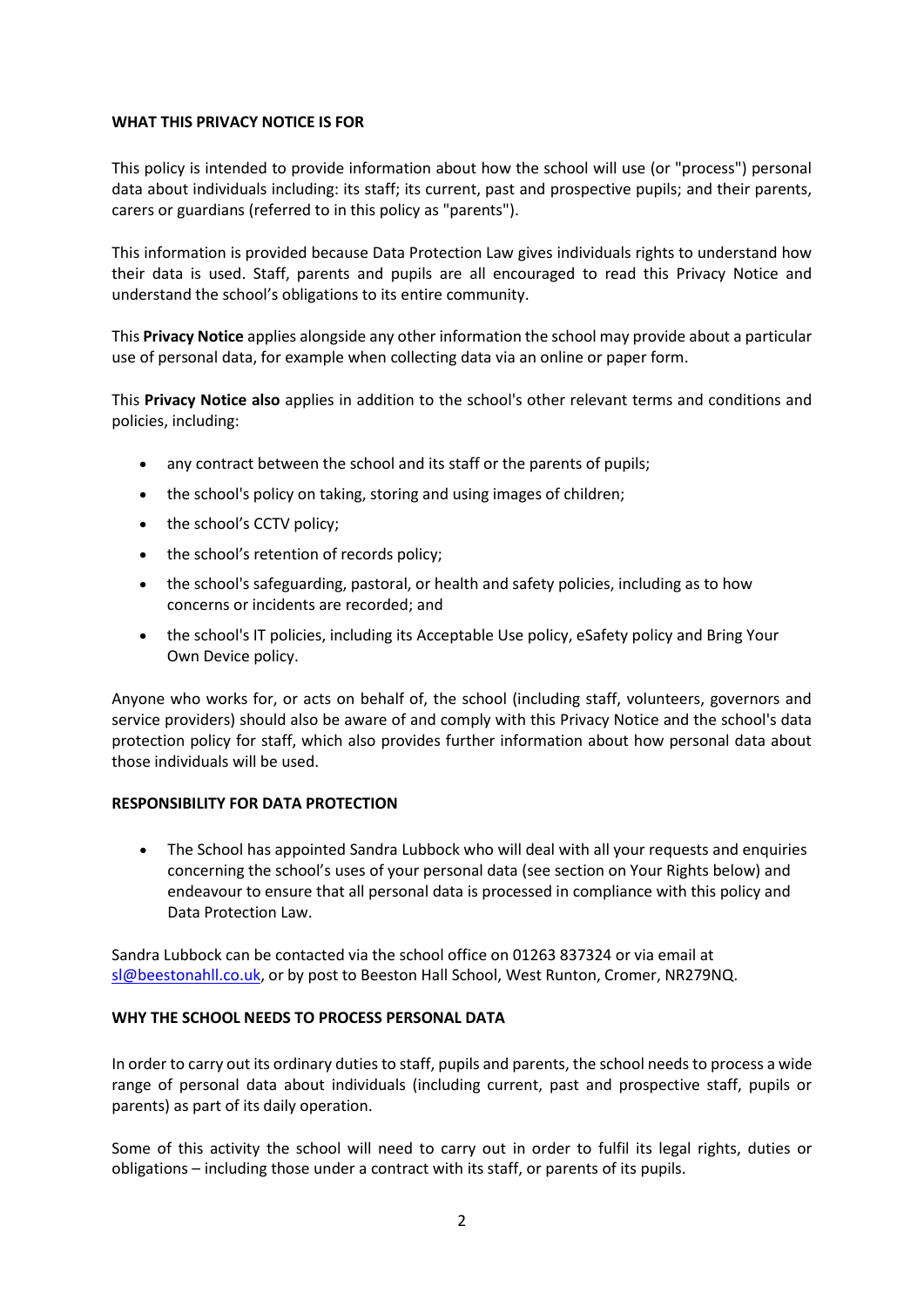Other uses of personal data will be made in accordance with the school's legitimate interests, or the legitimate interests of another, provided that these are not outweighed by the impact on individuals, and provided it does not involve special or sensitive types of data.

The school expects that the following uses will fall within that category of its (or its community's) "**legitimate interests**":

- For the purposes of pupil selection (and to confirm the identity of prospective pupils and their parents);
- To provide education services, including musical education, physical training or spiritual development, career services, and extra-curricular activities to pupils, and monitoring pupils' progress and educational needs;
- Maintaining relationships with alumni and the school community, including direct marketing or fundraising activity;
- For the purposes of donor due diligence, and to confirm the identity of prospective donors and their background and relevant interests;
- For the purposes of management planning and forecasting, research and statistical analysis, including that imposed or provided for by law (such as tax, diversity or gender pay gap analysis);
- To enable relevant authorities to monitor the school's performance and to intervene or assist with incidents as appropriate;
- To give and receive information and references about past, current and prospective pupils, including relating to outstanding fees or payment history, to/from any educational institution that the pupil attended or where it is proposed they attend; and to provide references to potential employers of past pupils;
- To enable pupils to take part in national or other assessments, and to publish the results of public examinations or other achievements of pupils of the school;
- To safeguard pupils' welfare and provide appropriate pastoral care;
- To monitor (as appropriate) use of the school's IT and communications systems in accordance with the school's Acceptable use policy;
- To make use of photographic images of pupils in school publications, on the school website and (where appropriate) on the school's social media channels in accordance with the school's policy on taking, storing and using images of children;
- For security purposes, including CCTV in accordance with the school's CCTV policy;
- To carry out or cooperate with any school or external complaints, disciplinary or investigation process; and
- Where otherwise reasonably necessary for the school's purposes, including to obtain appropriate professional advice and insurance for the school.

In addition, the school will on occasion need to process **special category personal data** (concerning health, ethnicity, religion, biometrics or sexual life) or criminal records information (such as when carrying out DBS checks) in accordance with rights or duties imposed on it by law, including as regards safeguarding and employment, or from time to time by explicit consent where required. These reasons will include: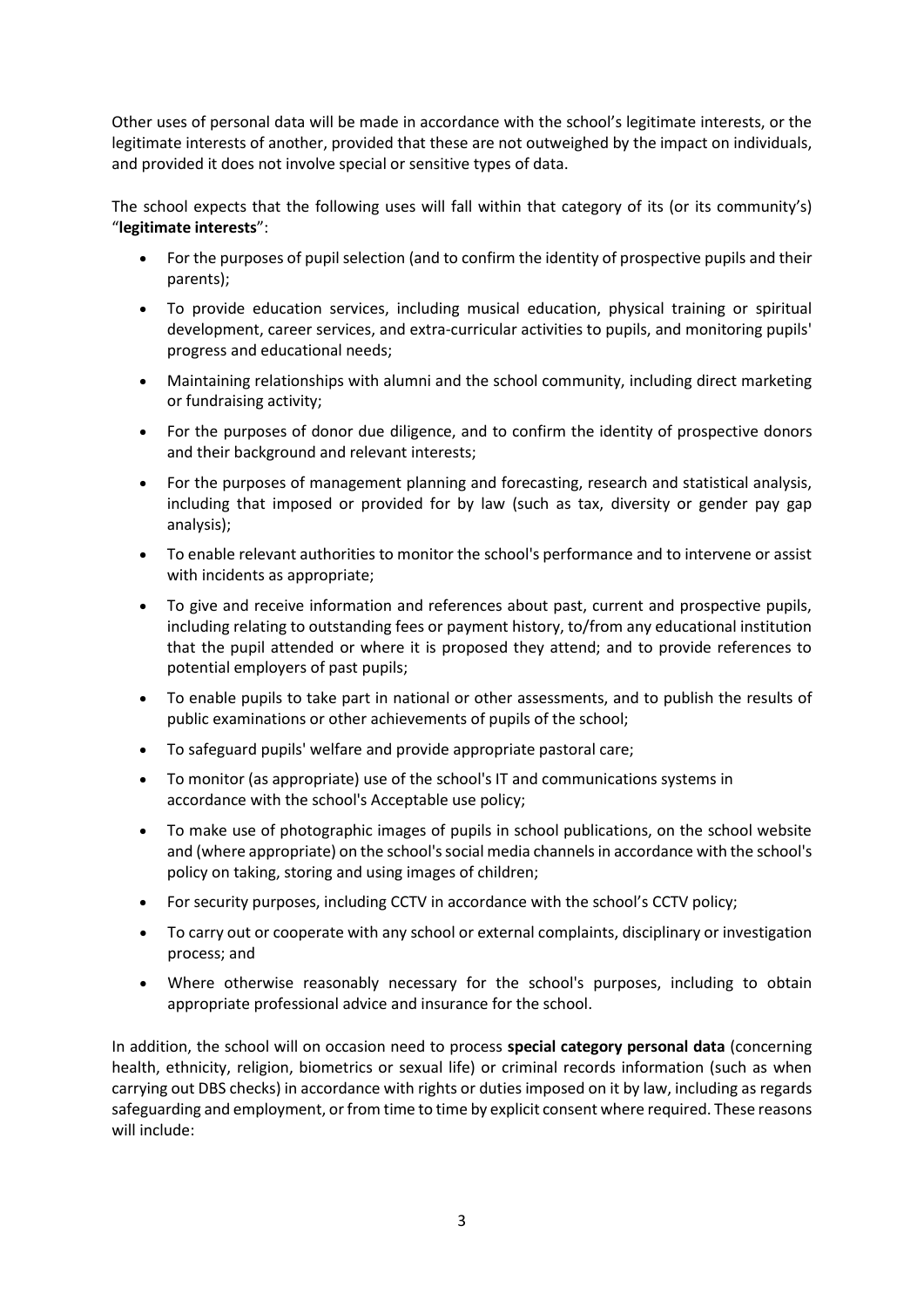- To safeguard pupils' welfare and provide appropriate pastoral (and where necessary, medical) care, and to take appropriate action in the event of an emergency, incident or accident, including by disclosing details of an individual's medical condition or other relevant information where it is in the individual's interests to do so: for example for medical advice, for social protection, safeguarding, and cooperation with police or social services, for insurance purposes or to caterers or organisers of school trips who need to be made aware of dietary or medical needs;
- To provide educational services in the context of any special educational needs of a pupil;
- To provide spiritual education in the context of any religious beliefs;
- In connection with employment of its staff, for example DBS checks, welfare, union membership or pension plans;
- To run any of its systems that operate on biometric data, such as for security and other forms of pupil identification (signing out library books, etc.);
- As part of any school or external complaints, disciplinary or investigation process that involves such data, for example if there are SEN, health or safeguarding elements; or
- For legal and regulatory purposes (for example child protection, diversity monitoring and health and safety) and to comply with its legal obligations and duties of care.

## <span id="page-3-0"></span>**TYPES OF PERSONAL DATA PROCESSED BY THE SCHOOL**

This will include by way of example:

- names, addresses, telephone numbers, e-mail addresses and other contact details;
- car details (about those who use our car parking facilities);
- biometric information, which will be collected and used by the school in accordance with the school's biometrics policy.
- bank details and other financial information, e.g. about parents who pay fees to the school;
- past, present and prospective pupils' academic, disciplinary, admissions and attendance records (including information about any special needs), and examination scripts and marks;
- personnel files, including in connection with academics, employment or safeguarding;
- where appropriate, information about individuals' health and welfare, and contact details for their next of kin;
- references given or received by the school about pupils, and relevant information provided by previous educational establishments and/or other professionals or organisations working with pupils;
- correspondence with and concerning staff, pupils and parents past and present; and
- <span id="page-3-1"></span>• images of pupils (and occasionally other individuals) engaging in school activities, and images captured by the school's CCTV system (in accordance with the school's policy on taking, storing and using images of children);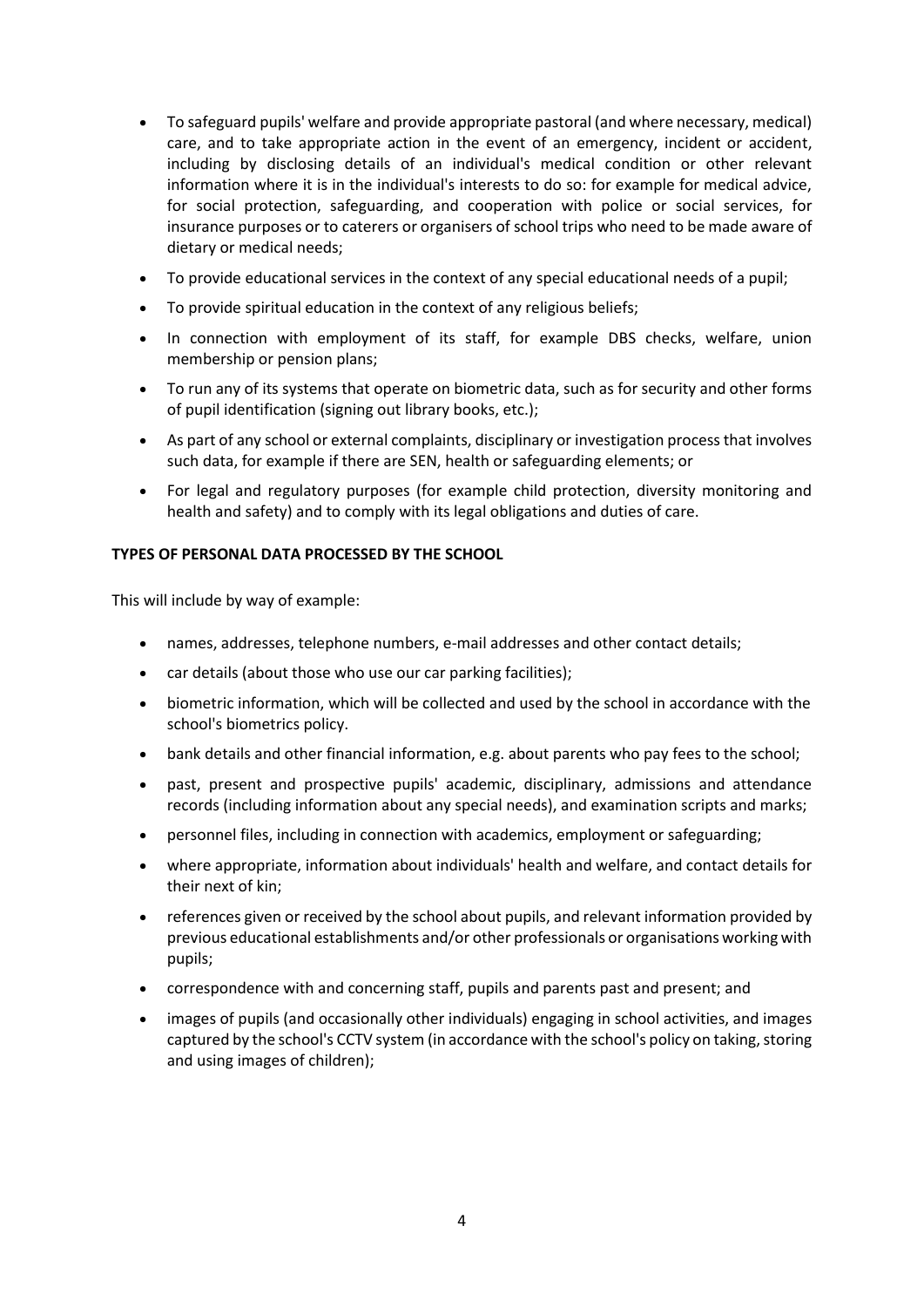#### **HOW THE SCHOOL COLLECTS DATA**

Generally, the school receives personal data from the individual directly (including, in the case of pupils, from their parents). This may be via a form, or simply in the ordinary course of interaction or communication (such as email or written assessments).

## <span id="page-4-0"></span>**WHO HAS ACCESS TO PERSONAL DATA AND WHO THE SCHOOL SHARES IT WITH**

**Occasionally, the school will need to share personal information relating to its community with third parties, such as:**

- **professional advisers (e.g. lawyers, insurers, PR advisers and accountants);**
- **government authorities (e.g. HMRC, DfE, police or the local authority); and**
- **appropriate regulatory bodies e.g.** [NCTL](https://www.gov.uk/government/organisations/national-college-for-teaching-and-leadership)**, the** [Independent Schools Inspectorate](https://www.isi.net/)**.**

**For the most part, personal data collected by the school will remain within the school, and will be processed by appropriate individuals only in accordance with access protocols (i.e. on a 'need to know' basis). Particularly strict rules of access apply in the context of:**

- **medical records; and**
- **pastoral or safeguarding files.**

**However, a certain amount of any SEN pupil's relevant information will need to be provided to staff more widely in the context of providing the necessary care and education that the pupil requires.**

**Staff, pupils and parents are reminded that the school is under duties imposed by law and statutory guidance (including** Keeping Children Safe in Education**) to record or report incidents and concerns that arise or are reported to it, in some cases regardless of whether they are proven, if they meet a certain threshold of seriousness in their nature or regularity. This is likely to include file notes on personnel or safeguarding files, and in some cases referrals to relevant authorities such as the LADO or police. For further information about this, please view the school's Safeguarding Policy.** 

**Finally, in accordance with Data Protection Law, some of the school's processing activity is carried out on its behalf by third parties, such as IT systems, web developers or cloud storage providers. This is always subject to contractual assurances that personal data will be kept securely and only in accordance with the school's specific directions.** 

## <span id="page-4-1"></span>**HOW LONG WE KEEP PERSONAL DATA**

**The school will retain personal data securely and only in line with how long it is necessary to keep for a legitimate and lawful reason. Typically, the legal recommendation for how long to keep ordinary staff and pupil personnel files is up to 7 years following departure from the school. However, incident reports and safeguarding files will need to be kept much longer, in accordance with specific legal requirements.**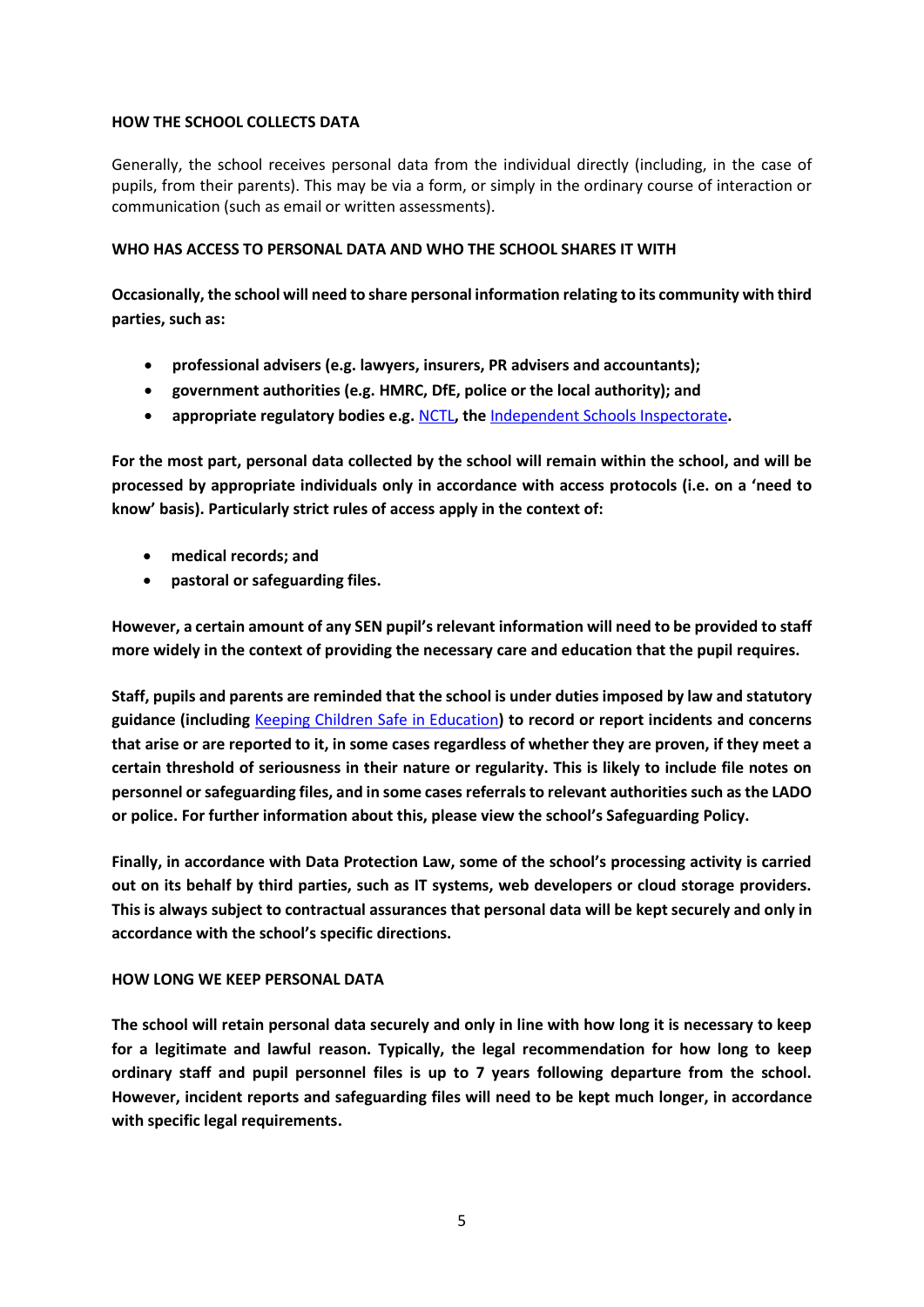**If you have any specific queries about how our retention policy is applied, or wish to request that personal data that you no longer believe to be relevant is considered for erasure, please contact Sandra Lubbock via email at** [sl@beestonhall.co.uk](mailto:sl@beestonhall.co.uk) **or via the school office – 01263 837324. However, please bear in mind that the school will often have lawful and necessary reasons to hold on to some personal data even following such request**.

**A limited and reasonable amount of information will be kept for archiving purposes, for example; and even where you have requested we no longer keep in touch with you, we will need to keep a record of the fact in order to fulfil your wishes (called a "suppression record").** 

**More information can be found in the Retention of records policy.** 

# <span id="page-5-0"></span>**KEEPING IN TOUCH AND SUPPORTING THE SCHOOL**

The school will use the contact details of parents, alumni and other members of the school community to keep them updated about the activities of the school, or alumni and parent events of interest, including by sending updates and newsletters, by email and by post. Unless the relevant individual objects, the school will also:

- Share personal data about parents and/or alumni, as appropriate, with organisations set up to help establish and maintain relationships with the school community, such as the Old Beestonians or FOB's;
- Contact parents and/or alumni (including via the organisations above) by post and email in order to promote and raise funds for the school and, where appropriate, other worthy causes;
- Should you wish to limit or object to any such use, or would like further information about them, please contact the Bursar in writing. You always have the right to withdraw consent, where given, or otherwise object to direct marketing or fundraising. However, the school is nonetheless likely to retain some of your details (not least to ensure that no more communications are sent to that particular address, email or telephone number).

## <span id="page-5-1"></span>**YOUR RIGHTS**

• Rights of access, etc.

Individuals have various rights under Data Protection Law to access and understand personal data about them held by the school, and in some cases ask for it to be erased or amended or have it transferred to others, or for the school to stop processing it – but subject to certain exemptions and limitations.

Any individual wishing to access or amend their personal data, or wishing it to be transferred to another person or organisation, or who has some other objection to how their personal data is used, should put their request in writing to the Bursar.

The school will endeavour to respond to any such written requests as soon as is reasonably practicable and in any event within statutory time-limits (which is one month in the case of requests for access to information).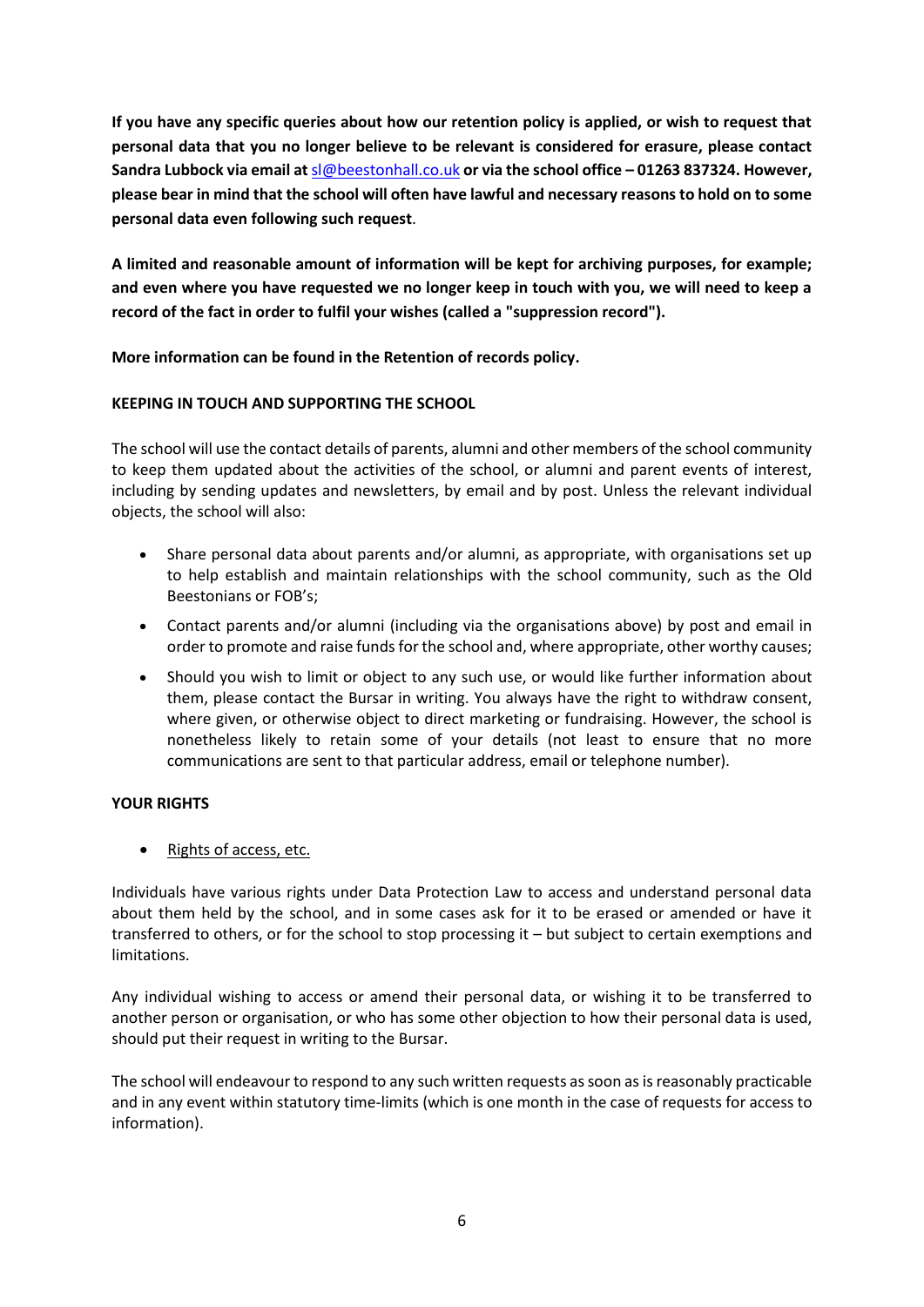The school will be better able to respond quickly to smaller, targeted requests for information. If the request for information is manifestly excessive or similar to previous requests, the school may ask you to reconsider, or require a proportionate fee (but only where Data Protection Law allows it).

# • Requests that cannot be fulfilled

You should be aware that the right of access is limited to your own personal data, and certain data is exempt from the right of access. This will include information which identifies other individuals (and parents need to be aware this may include their own children, in certain limited situations – please see further below), or information which is subject to legal privilege (for example legal advice given to or sought by the school, or documents prepared in connection with a legal action).

The school is also not required to disclose any pupil examination scripts (or other information consisting solely of pupil test answers), provide examination or other test marks ahead of any ordinary publication, nor share any confidential reference given by the school itself for the purposes of the education, training or employment of any individual.

You may have heard of the "right to be forgotten". However, we will sometimes have compelling reasons to refuse specific requests to amend, delete or stop processing your (or your child's) personal data: for example, a legal requirement, or where it falls within a legitimate interest identified in this Privacy Notice. All such requests will be considered on their own merits.

# Pupil requests

Pupils can make subject access requests for their own personal data, provided that, in the reasonable opinion of the school, they have sufficient maturity to understand the request they are making (see section **Whose Rights?** below). A pupil of any age may ask a parent or other representative to make a subject access request on his/her behalf.

Indeed, while a person with parental responsibility will generally be entitled to make a subject access request on behalf of younger pupils, the law still considers the information in question to be the child's: for older pupils, the parent making the request may need to evidence their child's authority for the specific request.

Pupils aged e.g. 13 and above are generally assumed to have this level of maturity, although this will depend on both the child and the personal data requested, including any relevant circumstances at home. Older Prep School children may however be sufficiently mature to have a say in this decision, depending on the child and the circumstances.

## Parental requests, etc.

It should be clearly understood that the rules on subject access are not the sole basis on which information requests are handled. Parents may not have a statutory right to information, but they and others will often have a legitimate interest or expectation in receiving certain information about pupils without their consent. The school may consider there are lawful grounds for sharing with or without reference to that pupil.

Parents will in general receive educational and pastoral updates about their children, in accordance with the Parent Contract. Where parents are separated, the school will in most cases aim to provide the same information to each person with parental responsibility, but may need to factor in all the circumstances including the express wishes of the child.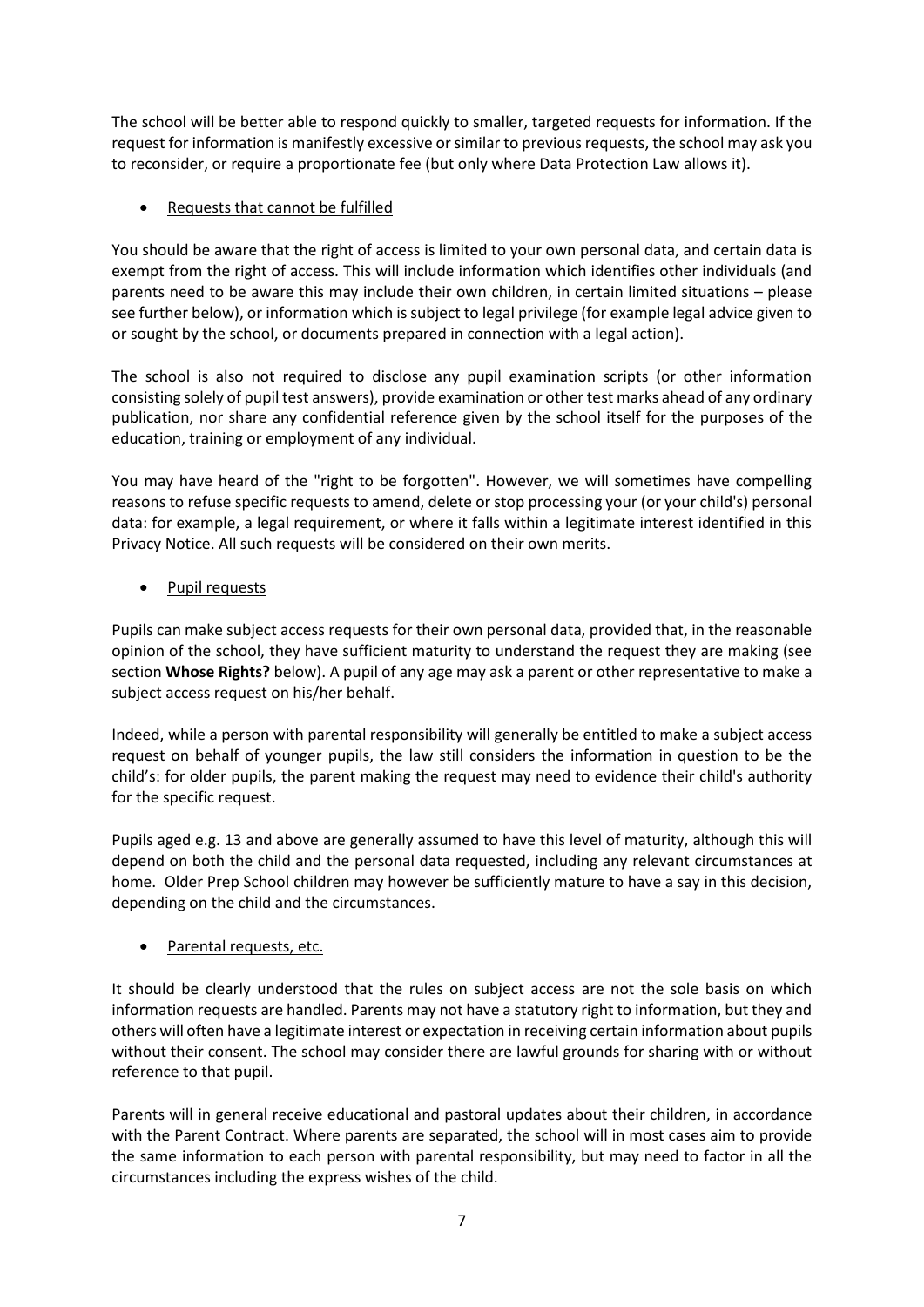All information requests from, on behalf of, or concerning pupils – whether made under subject access or simply as an incidental request – will therefore be considered on a case by case basis.

• Consent

Where the school is relying on consent as a means to process personal data, any person may withdraw this consent at any time (subject to similar age considerations as above). Examples where we do rely on consent are: e.g. certain types of uses of images, certain types of fundraising activity. Please be aware however that the school may not be relying on consent but have another lawful reason to process the personal data in question even without your consent.

That reason will usually have been asserted under this Privacy Notice, or may otherwise exist under some form of contract or agreement with the individual (e.g. an employment or parent contract, or because a purchase of goods, services or membership of an organisation such as an alumni or parents' association has been requested).

• Whose rights?

The rights under Data Protection Law belong to the individual to whom the data relates. However, the school will often rely on parental authority or notice for the necessary ways it processes personal data relating to pupils – for example, under the parent contract, or via a form. Parents and pupils should be aware that this is not necessarily the same as the school relying on strict consent (see section on Consent above).

Where consent is required, it may in some cases be necessary or appropriate – given the nature of the processing in question, and the pupil's age and understanding – to seek the pupil's consent. Parents should be aware that in such situations they may not be consulted, depending on the interests of the child, the parents' rights at law or under their contract, and all the circumstances.

In general, the school will assume that pupils' consent is not required for ordinary disclosure of their personal data to their parents, e.g. for the purposes of keeping parents informed about the pupil's activities, progress and behaviour, and in the interests of the pupil's welfare. That is unless, in the school's opinion, there is a good reason to do otherwise.

However, where a pupil seeks to raise concerns confidentially with a member of staff and expressly withholds their agreement to their personal data being disclosed to their parents, the school may be under an obligation to maintain confidentiality unless, in the school's opinion, there is a good reason to do otherwise; for example, where the school believes disclosure will be in the best interests of the pupil or other pupils, or if required by law.

Pupils are required to respect the personal data and privacy of others, and to comply with the school's Acceptable use policy and the school rules.

## <span id="page-7-0"></span>**DATA ACCURACY AND SECURITY**

The school will endeavour to ensure that all personal data held in relation to an individual is as up to date and accurate as possible. Individuals must please notify the Registrar (Mrs Viv Farnell [vf@beestonhall.co.uk\)](mailto:vf@beestonhall.co.uk) of any significant changes to important information, such as contact details, held about them.